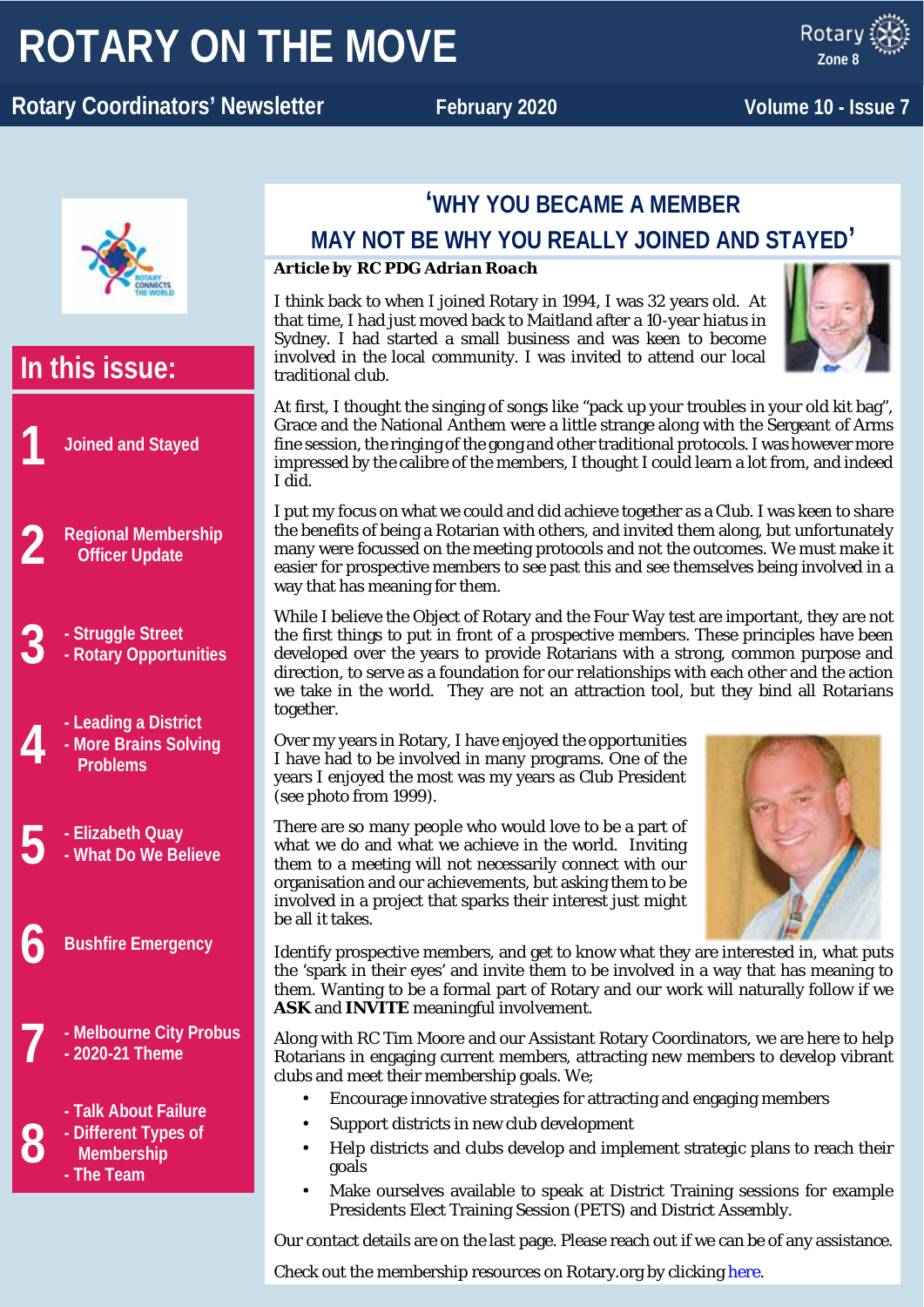# **'REGIONAL MEMBERSHIP UPDATE'**

*Article by Barbara Mifsud, Regional Membership Officer, Membership Development, South Pacific and Philippines Office, [barbara.mifsud@rotary.org,](mailto:barbara.mifsud@rotary.org) <https://www.facebook.com/barbara.mifsud.1>*

### **Membership Experience Feedback Survey Results**

Why do people join Rotary? What makes them stay in their club and what makes them leave? Rotary conducts the Membership Experience Feedback survey every year to better understand the needs, interests and engagement of our members. However, this survey goes well beyond just asking



members if they like their clubs and how satisfied they are. In the last iteration, we also asked about club flexibility, areas of focus and other causes, local vs. global service, hands-on vs. financial contributions and leadership growth. The most recent survey also offers insight on prospective, current and former members that can differ by region. For example:

### **Why do members stay in Rotary?**

| In Australia, New Zealand and the Pacific Islands:<br>to positively impact their community (14%)<br>to have a positive impact globally (9%)<br>$\blacksquare$                              | for friendship/fellowship (13%)<br>$\mathbf{r}$              |
|--------------------------------------------------------------------------------------------------------------------------------------------------------------------------------------------|--------------------------------------------------------------|
| In the U.S., Canada and the Caribbean:<br>to positively impact their community (18%)<br>for friendship and fellowship (9%)                                                                 | to connect with other people in my new community<br>$(10\%)$ |
| In Latin America:<br>to positively impact their community (15%)<br>to have a positive impact globally (14%)<br>٠                                                                           | for personal growth and learning opportunities (9%)          |
| <b>Why do members leave Rotary?</b><br>In Australia, New Zealand, and the Pacific Islands:<br>Club environment and organizational culture<br>(44%)<br>Cost and time constraints (33%)<br>٠ | Unmet expectations (10%)<br>$\mathbf{r}$ .                   |
| In the U.S., Canada, and the Caribbean:<br>Cost and time constraints (40%)<br>Unmet expectations (16%)<br>٠                                                                                | Club environment and organizational culture (29%)            |
| In Latin America:<br>Cost and time constraints (32%)<br>$\blacksquare$<br>Unmet expectations (22%)<br>$\bullet$                                                                            | Club environment and organizational culture (27%)            |

As we begin the New Year, it's a good time to encourage clubs to ask their members if they're having a positive Rotary experience. View the executive summary from the Membership Experience Feedback Survey [here.](http://msgfocus.rotary.org/files/amf_highroad_solution/user_81/Global_Regional_exec_summary_2019/Global_RegionalExecSummary_EN.pdf)

### **The Value of Rotary Volunteering**

Have you ever wondered about Rotary's collective effort and global impact? A special report prepared by the Johns Hopkins Center for Civil Society Studies found that Rotary members had volunteered a total of 5.8 million hours within a four-week survey period. Extrapolating those results over an entire year, the report gave a conservative estimate of nearly 47 million hours of volunteer effort generated by Rotarians in a typical year.

General Secretary John Hewko said, "This is just the beginning of using the most innovative tools of measurement to capture and enhance our impact." Download the full report [The Impact of Rotary Volunteering ---](https://ccss.jhu.edu/rotary-volunteering-report/?fbclid=IwAR1soFa5wjNiozeNGNNzKheLgwRv-EGrSgRXC4jpXYh22ho7YXeT-HdzV3A) 47 Million [Hours a Year and Counting](https://ccss.jhu.edu/rotary-volunteering-report/?fbclid=IwAR1soFa5wjNiozeNGNNzKheLgwRv-EGrSgRXC4jpXYh22ho7YXeT-HdzV3A) to learn more about the top ten findings and view visual data and infographics on Rotary's global impact. Don't forget t[o share this new report](https://www.rotary.org/en/value-rotary-volunteering) with clubs as they connect with prospective members and talk to them about the benefits of joining Rotary's network of volunteers.

### **Membership statistics as at 31 December 2019**

Unfortunately, the healthy gain we saw in November for the Zone was not enough to counterbalance the terminations that traditionally occur in the lead up to the January invoice (-115). 10 districts were able to hang onto the positive net growth with one district up by 79 (D9640). D9910 currently has the highest reported percentage of members who are alumni (4.7%), thanks to a committed alumni team. The good news is that we still have 6 months to go until the end of the Rotary, where we hope to better our position from last year's 1 July figure.

[Zone 8 Comparison to 1 July as at 31 December 2019](https://www.dropbox.com/s/73bs0kv9xzukrnc/20200109%20-%20Australia%2C%20New%20Zealand%20and%20Pacific%20Islands%20-%20COMPARISON_TO_1_JULY%2031%20December%202019.pdf?dl=0) [Zone 8 Detailed demographics as at 31 December 2019](https://www.dropbox.com/s/luet2bgprdx2m0q/20200109%20-%20Australia%2C%20New%20Zealand%20and%20Pacific%20Islands%20-%20DISTRICT_MEMBERSHIP_PROGRESS_TO_GOAL%20at%2031%20December%202019.pdf?dl=0) [Worldwide Comparison to 1 July as at 31 December 2019](https://www.dropbox.com/s/o4o9uz4jloroo5b/20200109%20-%20Worldwide%20-%20Comparison_to_start_figures_December_2019.pdf?dl=0)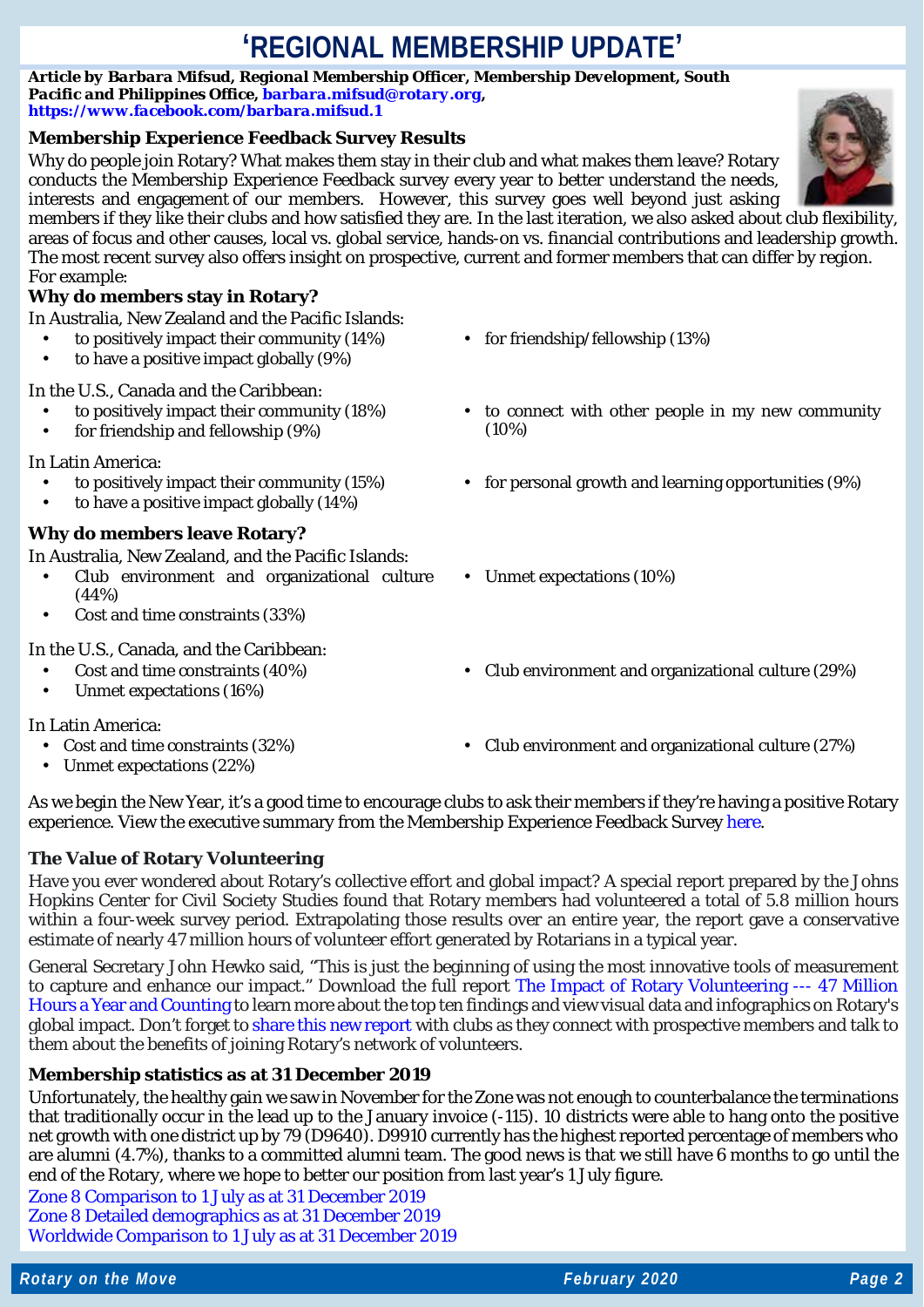# **'STRUGGLE STREET – ROTARY MAKING A DIFFERENCE'**

#### *Article by PRID Noel Trevaskis*

Several weeks ago, I came home after my Rotary Club meeting and watched the show Struggle Street on SBS. My first thoughts were that Rotary can make a difference to this family, the Zaric family of Nangus.

The episode of Struggle Street that featured the Zaric Family was (Season 3, Episode 4). This episode is still available to view through SBS on Demand.



An application was made for a grant from the Dick Smith Foundation through RAWCS for \$15,000 and it was successful. To make this grant a reality we need to match it with \$15,000.

Ricky and Peta Zaric live in Nangus, New South Wales (about 30km by road west of Gundagai). They have twins, Bree and Cody. Cody has some severe medical conditions requiring travel to Sydney and Canberra on a regular basis for ongoing treatment. His disease is Dent 1. This is very rare disease with only 250 people worldwide being diagnosed with Dent 1. His family is struggling financially and emotionally because of medical and travel costs. Complicating his disease is that Cody has a mutation of a gene called RANBP2. Medically they don't know what this means for Cody because this particular mutation has not been seen before. Cody is a high risk of any infection which could cause encephalitis.

They have not had a holiday since the birth of the twins five years ago. They are unable to use babysitters because of Cody's medical condition. Cody's father Ricky has to travel away for work which puts another strain on the family. They have a transportable home that they purchased but don't have the funds to fix it up. They are currently living in a "donger" on their property at Nangus. Ricky and Peta are under considerable stress and anxiety because of the financial burden on their family and continually worry about how they can afford basic items, let alone the ongoing medical treatment for Cody.

The Rotary Clubs of Districts [9700](https://www.rotary9700.org.au/) and [9710](http://www.rotaryd9710.org.au/) are collaborating to provide assistance to the family, firstly by renovating their transportable home. A builder has already made an assessment of the project which has been costed at \$38,000. This amount will ensure the cost of all materials/appliances needed will be met. Volunteers are being arranged to carry out the building, fitting and painting work.

As stated earlier a \$15,000 Rotary Grant has been secured through a Rotary Australia World Community Service (RAWCS) project but this money is only available on a dollar for dollar basis to match other donations.

Donations made to the RAWCS project 44-2029-20 established to assist the Zaric family are tax deductible through the Rotary Australia Benevolent Society (RABS) which is managed by RAWCS.

We are aiming to raise \$25,000 through donations to ensure the work can be completed. Anything raised over and above that will firstly be put towards a much-needed holiday for the Zaric family at the South Coast and then towards the ongoing medical costs for Cody. Please join me and making a difference to the lives of the Zaric Family by donating whatever you can at this link [Zaric Family Donation](https://donations.rawcs.com.au/44-2019-20) Your contribution will be tax deductible and a receipt will be sent by return email.

You can also help by sharing this post or link with your friends[, https://donations.rawcs.com.au/44-2019-20](https://donations.rawcs.com.au/44-2019-20)

### **'ROTARY OPPORTUNITIES'**

#### *Article by ARC PDG Doug St Clair*

On Sunday January 5th my partner Sue and I had the pleasure of seeing off our DGE Patrice Robinson, D9630, who was on her way to the USA to participate in home hosting by the Rotarians of Rochester NY and then to San Diego for the International Assembly.



It made me think about the wonderful opportunities that Rotary provides for some people. I then thought that this is not just true of DGs and the like but of many, many Rotarians and in particular those that make a commitment to take on a leadership role within their own club or their District.

I think back to the opportunities that come to a club President – think of the people that you meet in your 12 months in the position – Guest Speakers, pollies of all varieties from local councillors to State reps and sometimes beyond, other Presidents from within the district, community groups that you have supported and of course your own club members, partners and friends.

You don't have to be the President, however, because anyone in any of the club leadership positions will also have their horizons and opportunities broadened – look at the involvement of a New Generations director with opportunities such as YEP, RYLA, RYPEN, RYTS, NYSF and so on. What about the Foundation Director with District and Global grants, Peace Fellows, Centurions and EREY, (for meaning of acronyms click [here\)](https://www.rotary9640.org/page/rotary-acronyms).

The point I am trying to make is that Rotary does provide many opportunities and if I can encourage some of our readers to accept this and spread the word particularly amongst prospective Rotarians, my job will be partly done.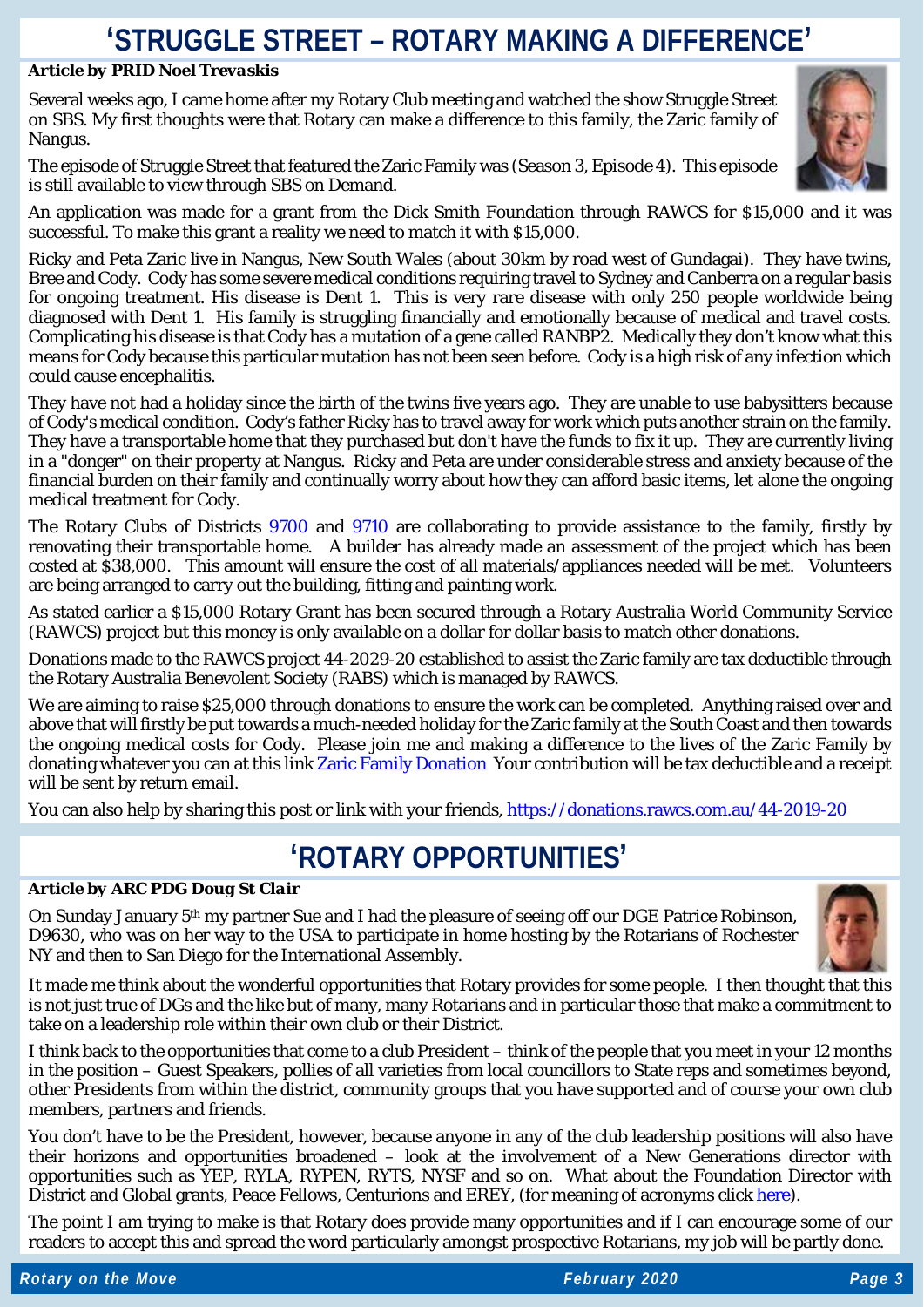### **'LEADING A DISTRICT AND FIGHTING A BUSHFIRE HAVE A LOT IN COMMON'**

#### *Article by Euan Miller, Secretary and Director, Partnerships. [Rotary Club of Norwood Inc](http://rotarynorwood.org.au/)*

Our DGsE are now returning from the International Assembly enthused for the year ahead. At the same time there is continuing commentary on whether or not our political leaders are indeed effective in the bushfire crisis enveloping Australia.



So how do we measure effective leadership? Especially in Rotary.

One of the overwhelming aspects of being a DG is the amount of time it can consume. Most DGs find they have never been as busy and never have travelled as much, any time before in their lives. This is why most DGs choose to wait until they have retired from their working careers before they take on the role.

Busyness is clearly not a measure of leadership. In fact it is an impediment because it adds to the clutter which takes the focus away from strategic thinking and decision-making. This is one hazard that needs to be minimised.

Command and control is another hazard that RI provides a DG by offering him or her supreme authority in the leadership and administration of the district. This is never an effective strategy when leading volunteers, as our bushfire commanders know well.

RI doesn't help by not asking DGs to meet KPIs for their year. Instead most DGs follow traditions with individual official club visits and reports on each duly recorded and forwarded to Parramatta. I'll let you into a secret – these are filed and hardly ever read! So why bother? Well they are very useful to your DGE and DGN.

Behaving like royalty swishing through the district going from function to function might make a DG feel important but is it effective leadership?

RI only measures four aspects of a DG performance.

- 1. Membership growth
- 2. TRF giving
- 3. Number of club Rotary citations
- 4. RIPR's report on the annual conference

So why don't we set up some KPIs for these four and focus our year on achieving just these targets. Not only will you enjoy your year but you will have the satisfaction of making a real difference to the clubs in your district and achieve a vibrancy for Rotary perhaps never before seen.

Membership growth is hard work which requires month by month driving and monitoring of both growth and retention. Many clubs will need hand-holding to make this work so membership committees and AGs need to be selected carefully and strongly supported. Like fighting a bushfire - you can't leave this for a minute or you will end up with net losses.

TRF giving should have at the very minimum, a target of USD100 per member to the Annual Fund to ensure your future DGs get a reasonable DDF. This doesn't just mean personal Rotarian giving. Clubs should be raising funds through their projects and encouraging the public to give as well. Charity Navigator in America shows TRF has more integrity than Red Cross and World Vision in the way 100% of the money raised is spent on doing good in the world. No percentage is creamed off for administration and marketing. We should be competing hard and selling this feature to our communities. Why should we be putting our hands in our pockets when we can be promoting Rotary to our communities and achieve a double benefit?

Rotary culture in our Zone tends to pooh pooh citations as self-promotion. They are not – they are the KPIs for every club's and district's strategic plan. Your target should be 50%+ of clubs achieving a citation.

Conference KPIs are relatively easy to achieve and few RIPRs write negative reports. RIPRs are not compulsory anyway. My suggestion is if you want to maximise attendance keep it short and vibrant (within a weekend, or just a day is even better). No district gets more than 20% Rotarian attendance so why spend a lot of time and energy on an event that does not appeal to the majority of your members?

Final comment for firefighters and Rotary leaders – work/life balance. Remember you have a family, maybe a job and certainly yourself to nurture during the year. Don't sacrifice this for Rotary –delegate and enjoy!

# **'MORE BRAINS SOLVING PROBLEMS'**

#### *From [Rotary News,](https://rotarynewsonline.org/let-us-embrace-both-challenges-change-maloney/) Dec 2019*

Rotarians' ability to make a larger impact is hinged upon more people joining hands with them. RI President Mark Maloney said that by making Rotary larger and more diverse "we tell a wider and more emphatic story and give people hope that the world can change for better. This will create a continuous cycle where more and more people will want to be a part of our amazing success and share our vision." More members would not only mean more hands doing service projects but also "more brains solving problems."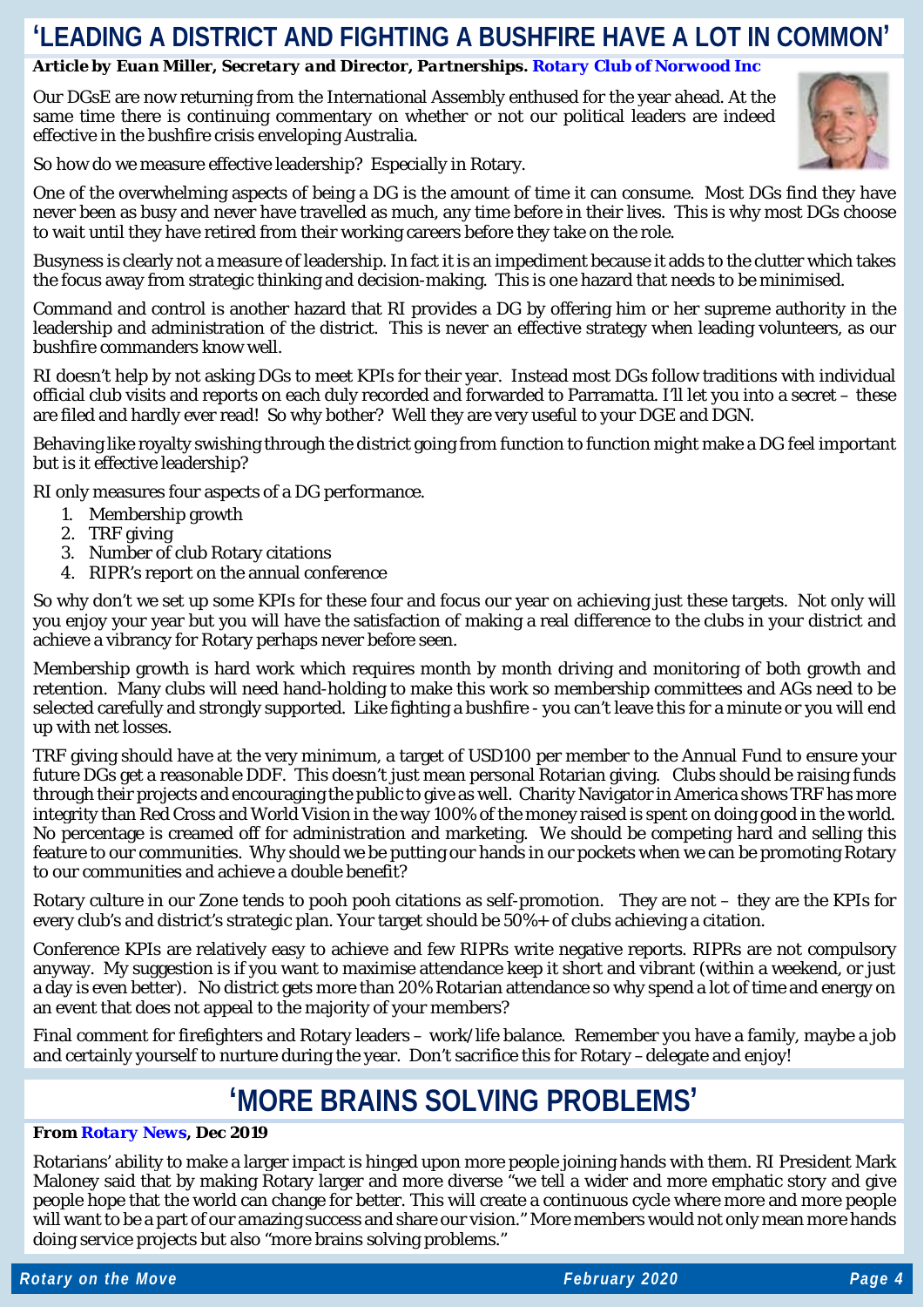# **'ROTARY OF ELIZABETH QUAY'**

### *Article by James McLeod, Director of Club Membership and Development, District 9455*

There's no question that as a group, service clubs in the western world are suffering from a sustained decline in membership that requires urgent attention.

However, pockets of hope exist where some Rotary clubs offer an experience that is aligned to the preferences and requirements of the modern-day citizen.



[Rotary of Elizabeth Quay](https://www.rotaryeq.org/) (REQ) from District [9455](https://rotarydistrict9455.org/) in Perth WA was established in 2016 specifically to attract young professionals who work in or close to the Central Business District. Their mission is to "Inspire Generosity" and aim to fit Rotary around their time poor members, not the other way around.

The keys to their early success have centred around what young people want out of Rotary:

- 1. Feeling that they are making a difference through regular hands on volunteering activities and the occasional fundraising effort.
- 2. Opportunities for self-development through listening to inspirational guest speakers, worthy causes or personal development topics. These monthly meetings are often sponsored by high profile corporate companies which provide professional venues and catering.
- 3. Costs are kept as low as possible for all meetings with no venue hire or minimum spend requirements.
- 4. Project Action Meetings are held twice per month and focus on developing opportunities for giving over a drink at a local bar. Meetings start [at 5.30pm](x-apple-data-detectors://7/) and [finish at 6.30pm](x-apple-data-detectors://8/) sharp.

Respecting the past is important, however being relevant to a new generation with different values is critical for survival. Therefore, the only Rotary tradition that has been adopted at REQ is a formal induction process. No fines, strict attendance requirements, singing, toasts, head tables, regalia or acronyms.

Focussing on a younger demographic does have its challenges. In today's world of "what's in it for me?" you must ensure you are continuously delivering what "value" looks like for each individual member. In recent times REQ has found an informal "Rotary Buddy" system be useful to increase ember engagement. All board members are allocated 3 or 4 other club members as buddies to help address any concerns early. The buddy system not only provides the board with valuable insight into how engaged individual members are, but it also gives club members the opportunity of developing a casual mentoring relationship to continue their personal development.

Innovation features strongly in REQ's past as well as its future. The club has run several Design Thinking workshops that considered innovative solutions to existing community issues like homelessness and domestic violence. Coming up in 2019-20, REQ will launch its Phinternship (Philanthropy Internship) where over the course of 12 months, high profile philanthropists, not for profit professionals and academics help educate, up skill and mentor small groups of club members to raise a life changing amount of money for a chosen charity.

For Rotary to continue to do good in the world beyond the next decade, clubs must do things differently to grow. While the core principles of why someone joins Rotary hasn't changed over the years, the expectations around how those core principles are delivered looks very different.

For more information, visit [www.rotaryeq.org](http://www.rotaryeq.org/) or follow by liking us on [Facebook](https://www.facebook.com/rotaryEQ/)

### **'WHAT DO WE BELIEVE?'**

#### *Article by ARC PDG Stephen Lamont*

What is our philosophy as Rotarians and is it something we share with others?

A wise Rotarian friend summed it up by simply saying "Rotary will mean different things to different people"– and I believe that to be true. However, I also believe that at the heart of all things, each Rotarian wishes to make a positive difference in the world. We work hard to make that difference and so our joint philosophy and what we strive to achieve, is all about people.



When talking to others about what Rotary means to us, we really are sharing our philosophy and what we believe is important. This is important is the context that we often ask likeminded people to join our organisation. A shared belief and outlook is part of what we need to do to engage prospective members but it is also important to share this belief in every project and contact we have with our community.

I would like to share some of my thoughts on what I think we believe as Rotarians:

- v We believe in connection and the inspiration and joy that occurs when like-minded people come together in pursuit of a common cause.
- v We believe at times the world can be unfair but no matter what life throws our way, we can choose to embrace struggle, learn from adversity, build resilience and grow.
- v We believe that throughout life we will experience suffering and joy, scarcity and abundance, loneliness and love.
- v We believe in creativity and the abundance that can flow when you look at our world in a different way.
- v We believe we each have a gift and there is nothing more empowering than finding that gift and taking it to the world.
- $\vee$  We believe that by doing things together we can make a positive difference in the world.

The majority of people become Rotarians because they are asked – a simple philosophy – but also a common reality. If we do not ask – they cannot and most likely will not join. Sharing and demonstrating what we believe is a start to any conversation on why people should find Rotary to be the organisation of choice to join – if they also wish to create positive change for society. Start the conversation with others as soon as possible and share what you believe.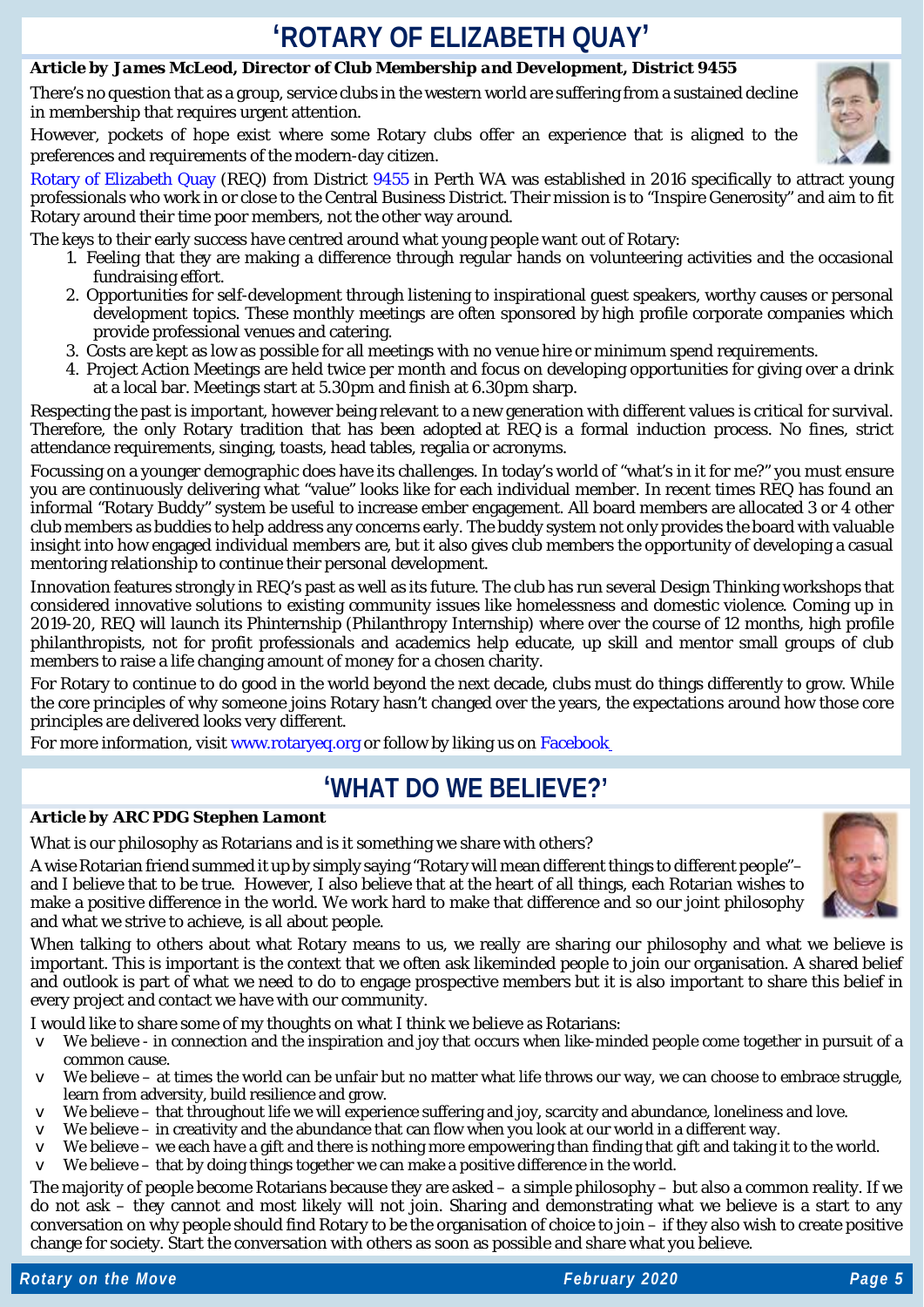# **'ROTARIANS' RESPONSE TO BUSHFIRE EMERGENCY'**

### *Article by PP Ross Wade and Rotarian Issa Shalhoub[, RC of Milton-Ulladulla,](https://rotaryclubofmiltonulladulla.org.au/) [D9710](https://www.rotaryd9710.org.au/)*

During the months of August to October, the citizens of Ulladulla looked on with concern as reports came in about the serious fires affecting Queensland and Northern New South Wales. However, their own complacency was shaken during the last weekend in November when a serious bushfire outbreak rapidly spread around the neighbouring district of Batemans Bay, 66 kms south of Ulladulla. *Ross Issa*



For a whole week, local firefighters worked around the clock, so too did the local support staff to provide backup food and basic provisions to the firefighters. However, by the afternoon of Friday 29 November the authorities realised that even more support was required. An urgent call was sent out to the Rotary Club of Milton-Ulladulla to see if Rotarians and provisions could be quickly organised to provide breakfasts and dinners for 50 to 100 firefighters over the coming few days.

Immediately Rotarians rose to the occasion: food was organised, barbecues were found and borrowed, the call went out by email for at least seven Rotarians to be support staff for mornings and nights and weary firefighters were offered breakfast and dinner.



The first day, Saturday, went as planned with firefighters working around the clock 15km into the bush beyond Termeil 20kms south of Ulladulla. However, the temperatures were rising and the conditions were deteriorating by the hour. On Sunday the fight was on to protect nearby communities of Bawley Point and Kioloa, 27kms south of Ulladulla.

Monday came and the conditions were even more drastic. The fires had broken containment lines, reached and crossed the highway in a number of places and the race was on to protect houses. 200 firefighters were fed that morning.

In the afternoon conditions deteriorated and the firefighters' staging post had been forced to pull back to Burrill Lake on the outskirts of Ulladulla, Rotarians bravely soldiered on to provide hot dinner to the firefighters that night.

However now the time had come to renegotiate our direct role with the local branch of the State Emergency Services (SES) who had more facilities and planning behind them to cater for the urgency in the longer term. We and community members supported the SES for a month by serving meals etc. to the emergency services personnel until the support was taken off our hands as the staging post was moved further North in early January.

With the fires gaining the upper hand on New Year's Eve and destroying numerous houses, an evacuation centre was established at the Ulladulla Civic Centre and Rotarians offered assistance and support to evacuees, served meals, provided beds and gave them hugs when they needed one.

Once the fires were under control donations poured in from all over the East Coast and were delivered to the Milton Showgrounds where two basketball stadiums were filled. To unload the trucks forklifts and man power were organised once again by emails to sort and distribute the goods to the bushfire affected residents.

Restaurants, coffee shops and accommodation houses along the South Coast are suffering as all tourists were asked to leave in January, our Club has decided to change our meeting venue once a month to support restaurants by having dinner or breakfast with our partners.

Rotarians will continue to rally and support the affected people; we will now be involved with the disaster recovery and will continue to put 'Service Above Self'. The South Coast is safe, open for business and we are looking forward to hosting the 2020 District 9710 Conference in March.



*Basketball stadiums full with donations*



*Rotarians and partners amongst the NSW Rural Fire Service Commissioner Shane Fitzsimmons (first on LHS), NSW Premier Gladys Berejiklian and Shelley Hancock MP (both in the middle of the pic) in Milton, who travelled to thank the volunteers, 14 Jan 2020*



*L-R, front row, GYE Helena Zuil, Governor-General David Hurley and Lady Hurley, Rotarian Avril Pryor, Audrey Saunders, back row, Club Pres. Stephen Hladio, PE Leonie Smith, PP Phil Brown, 15 Jan 2020*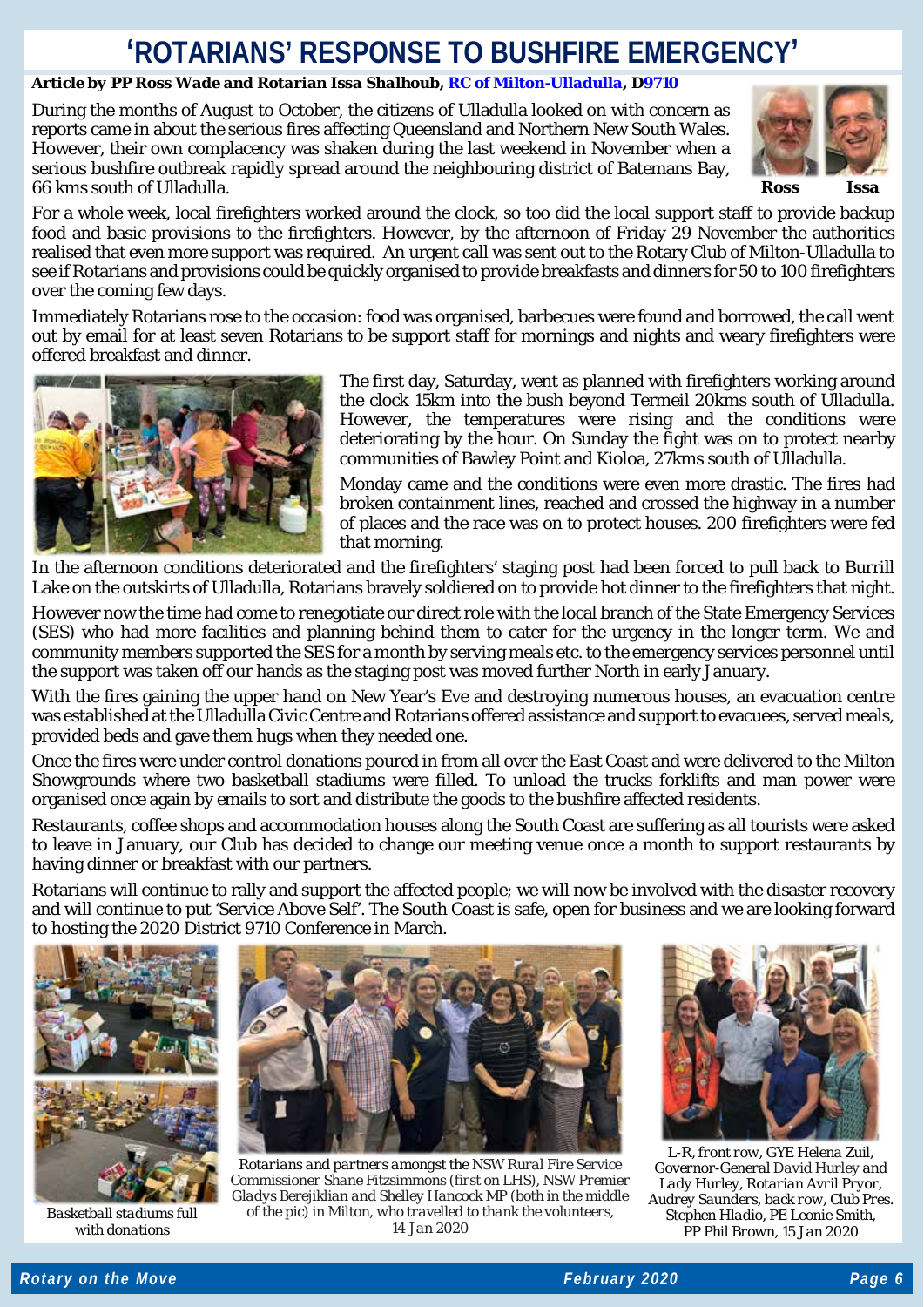### **'PROBUS CLUB LAUNCH FOR MELBOURNE CITY'**

### *Article by Tony Thomas, [Rotary Central Melbourne](https://www.rotaryclubcentralmelbourne.org.au/)*

Rotary Central Melbourne (RCM) is launching Melbourne Bearbrass Probus at the Dock Library, Docklands, at 10am-noon on Wednesday February 12.

It's the first Probus Club launched within District [9800](https://rotarydistrict9800.org.au/) since Carlton Gardens in 2016. It's also the first new Probus for inner-Melbourne since RCM launched Melbourne Sunrise Probus in 2011. That club is now full with about 120 members.



(In case you're wondering, "Bearbrass" was a suggested name for the settlement that became "Melbourne").

Bearbrass is enthusiastically backed by Probus headquarters in Sydney, which coordinates more than 1,500 Australasian clubs with 125,000 members. Probus headquarters is paying for marketing including display ads in local city newspapers. Robert Renshaw of Glen Waverley Rotary is lending his substantial expertise and will manage the launch meeting. Robert has launched eight Probus clubs in the past three years and currently is helping five potential Probus Clubs get started.

Probus Clubs are for active retirees who want to extend their friendship networks and enjoy stimulating monthly speakers. interest groups include dinners, theatre, films, arts, sports, books, walks, and local and overseas expeditions.

Probus dues are typically only \$60 a year. Probus Clubs can only be started by a Rotary Club and they are for members' enjoyment -- charity fund-raising in not allowed.

The number of retiree residents in Melbourne's CBD, Southbank and Docklands has surged since 2011. Overall, seniors aged 50-74 in CBD, Docklands and Southbank increased 14% from 2016 to 2019, and now total nearly 11,000. The city forecasts their numbers will surge another 25% to 13,500 in 2022.

There is a particular need for networking via Probus because the "tower dwellers" have no historic community. They include many seniors downsizing from the suburbs or country, and some have lost their partner.

RCM was fortunate to secure the city council's Dock Library as the club's venue, with its state-of-the-art auditorium and subsidised pricing to community groups.

Inquiries: [rren2422@bigpond.net.au](mailto:rren2422@bigpond.net.au) or [tthomas061@gmail.com.](mailto:tthomas061@gmail.com)

### **'2020-21 PRESIDENTIAL THEME'**

Rotary International President-elect Holger Knaack is encouraging Rotarians to seize the many opportunities Rotary offers to enrich their lives and the communities they serve.

Knaack, a member of the [Rotary Club of Herzogtum Lauenburg-Mölln,](https://herzogtum-lauenburg-moelln.rotary.de/) Germany, revealed the 2020-21 presidential theme, *Rotary Opens Opportunities*, to incoming district governors at the Rotary International Assembly in San Diego, California, USA, on 20 January.



### **SHARE YOUR CLUB OR DISTRICT SERVICE PROJECT AND MEMBERSHIP BEST PRACTICES.**

We would like to hear from Clubs or Districts telling us what they have done. Please include a summary, contact details, a couple of captioned photos, and email to **[Issa Shalhoub](mailto:drissa@bigpond.com)**, this Newsletter's editor*.*

We also would like readers to share their experiences and stories on Best Practices in their Clubs and what has worked for their Clubs in gaining new members and also what has helped in keeping members.